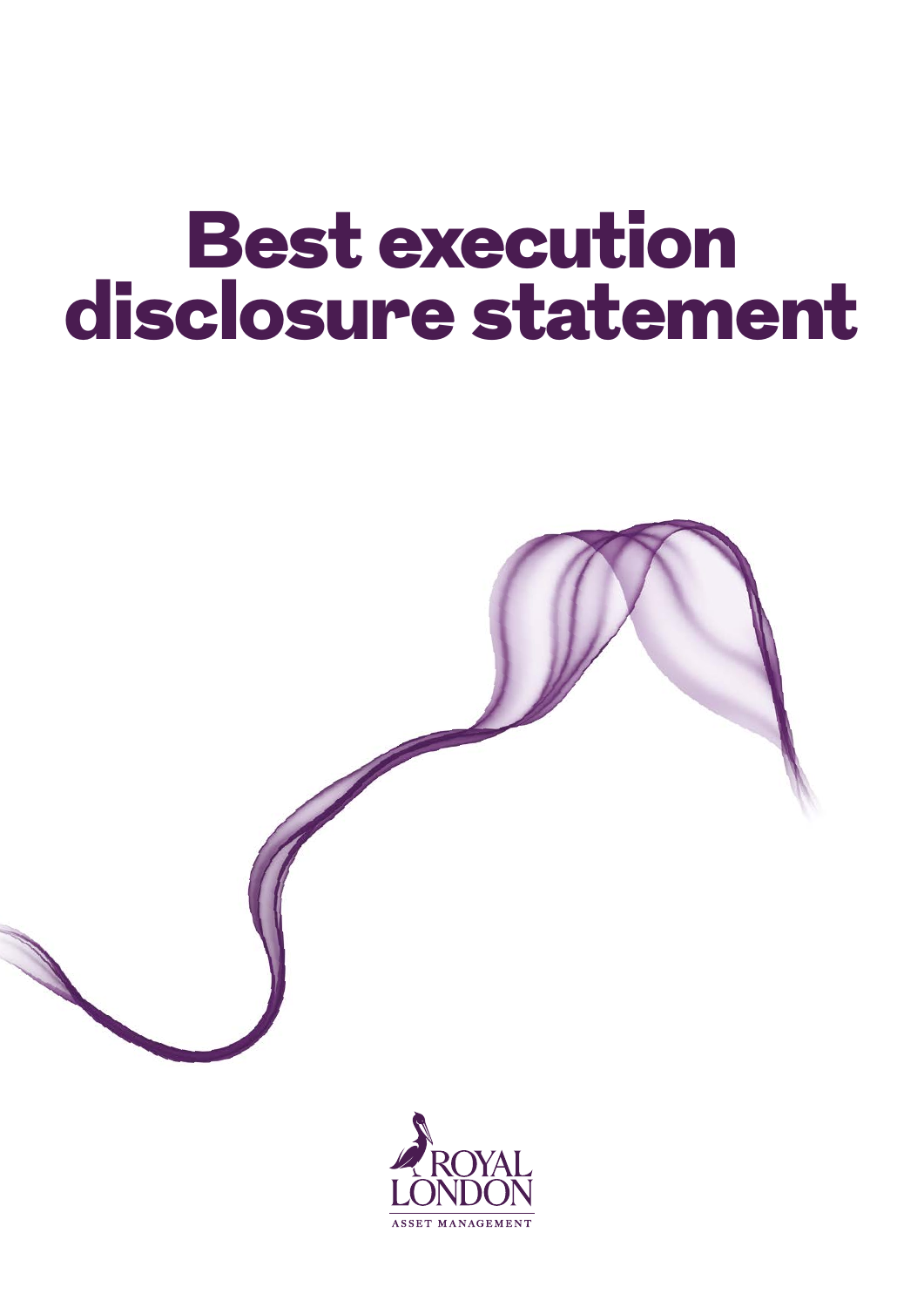# **Contents**

| Introduction                        | 2 |
|-------------------------------------|---|
| Execution venues                    | 3 |
| Execution factors                   | 3 |
| Other execution scenarios           | 3 |
| Considerations for best execution   | 3 |
| by instrument type<br>1 Equities    | З |
| 2 Fixed income                      | 4 |
| <b>3</b> Derivatives                | 4 |
| 4 Foreign exchange                  | 4 |
| 5 Securities financing transactions | 4 |
| 6 Money markets                     | 5 |
| Overview of order allocation        | 5 |
| Monitoring and oversight framework  | 5 |
| Monitoring of the Policy            | 5 |
| Review of the Policy                | 5 |
| Appendix                            | 6 |

## Introduction

Royal London Asset Management (RLAM) invests in various asset classes including, equities, bonds, cash & money markets, foreign exchange, futures, securities financing, swaps and other derivative instruments on behalf of our clients, as part of the investment management services that we provide.

#### Scope

Best execution is the way in which we pursue all practical steps in order to achieve the best possible outcome for each transaction undertaken on behalf of our clients. This Policy applies to RLAM, we manage segregated mandates on behalf of institutional clients and delegated portfolio management services on behalf of other Royal London Group companies. Investments are made on behalf of Professional Clients only.

#### **Responsibilities for best execution**

All transactions are executed primarily by the dealers on the RLAM Centralised Dealing Desk and in limited circumstances other authorised individuals in accordance with agreed procedures.

When executing orders on a client's behalf RLAM is directly responsible for best execution. Examples of this include:

- **•** trading directly in the market as a participant in a Multi-Lateral Trading Facility or an Organised Trading Facility; and
- **•** in broker / dealer markets where RLAM request brokers or other counterparties to quote prices (this includes bond trades, over-the-counter derivatives and some types of foreign exchange transactions).

When we place orders for clients we rely on brokers or other counterparties to execute orders on an agency basis with the same level of fiduciary responsibility.

#### **When best execution is limited**

Where we are following a specific client instruction our ability to achieve best execution will be restricted (for example, where the instruction requires the use of a specific counterparty). Any specific instruction from a client may prevent us from performing some or all the procedures that have been devised and implemented as part of the Policy.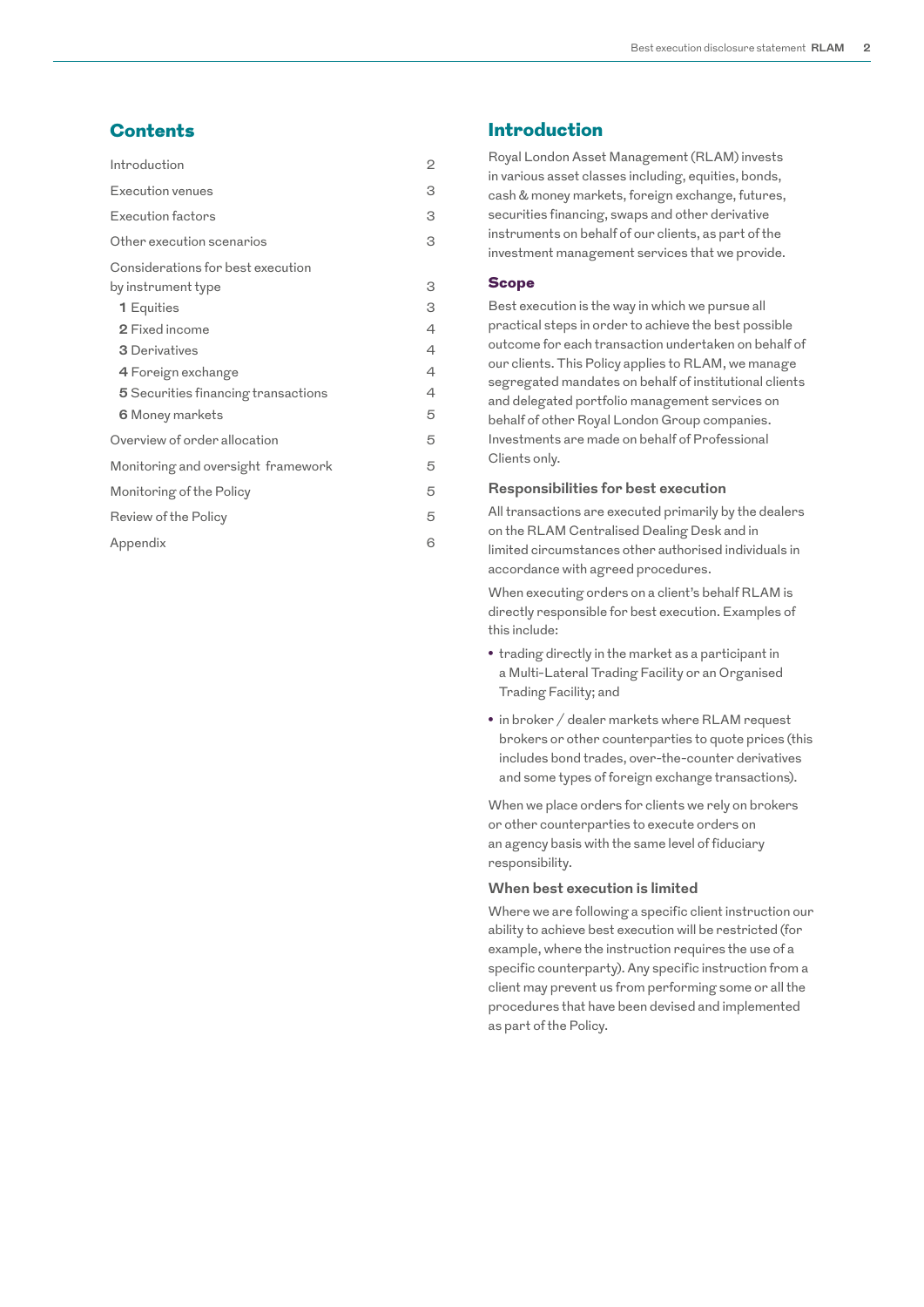## <span id="page-2-0"></span>Execution venues

Only those counterparties and venues that will allow us to provide best execution on behalf of our clients are chosen. Prior to any trading all counterparties are subject to due diligence and approval procedures. The list of approved counterparties and venues used to execute trades on behalf of our clients is available on request (Appendix 1). RLAM is not affiliated with and has not entered into any agreements with any trading counterparty with regard to trading volumes or commitments

 There will be occasions when achieving the best possible result requires executing the order outside a Regulated Market, MTF, OTF, or established venue. Clients consent to RLAM acting under discretion in such circumstances by demonstrating acceptance of this Policy.

- **•** a Multilateral trading facility (MTF) is a system that brings together multiple parties (e.g. retail investors or other investment firms) that are interested in buying and selling financial instruments and enables them to do so. These systems can be crossing networks or matching engines that are operated by an investment firm or a market operator. Instruments may include shares, bonds and derivatives.
- **•** an Organised trading facility (OTF) is a multilateral system, which is not a regulated market or MTF and in which multiple third party buying and selling interests in bonds, structured finance products or derivatives are able to interact in the system in a way which results in a contract.

# Execution factors

The list below contains a non-exhaustive list of execution factors which we consider and take into account in analysis of whether we are delivering best execution. Across all asset classes, we take into account both quantitative and qualitative factors when determining best execution. We routinely consider the available execution venues as part of its order execution process, using our industry experience, expertise and judgement in light of available market information. This applies to all types of financial instrument.

Factors that we may consider include, but are not limited to:

- **•** the price paid for the investment
- **•** the size of the transaction
- **•** the speed at which we are able to complete the transaction
- **•** costs incurred as a result of the transaction being placed
- **•** the likelihood of being able to place and settle the transaction
- **•** the nature of the transaction
- **•** applicable ESG factors.

Generally, price and dealing costs will be the primary considerations, but the likelihood of execution, financial status and solvency of the counterparty will also be considered when selecting the appropriate venue. There may be circumstances where other considerations may dominate. The Dealer will determine the relative importance of the execution factors by using their commercial judgement and experience in light of market information, taking into account the characteristics of the client, the order, the instrument and execution venues to which that order can be directed. While price will ordinarily merit the highest relative importance, variables such as breaking news and security liquidity may require the trader to prioritise other execution factors which we determine relevant to acting in the client's best interests. These may only be given precedence over the immediate price and cost consideration only insofar as they are instrumental in delivering the best possible result in terms of the total consideration to the client.

## Other execution scenarios

#### Crossing trades

In some circumstances, where this is appropriate to best execution, RLAM may cross trades between clients, whereby a security is sold from one client to another. Cross trades are only carried out with an external counterparty in accordance with internal procedures where they are deemed to be in the best interest of all participating clients, such benefits include minimised transaction costs and reduced market impact. Cross trades are not permitted for derivative transactions.

# Considerations for best execution by instrument type

#### 1 Equities

We take a number of factors into account, including, but not limited to, those listed in the section Execution Factors. We will use our experience and judgement in light of the available market information, characteristics of the client, client order and available execution venues or counterparties in determining the relative importance of execution factors. It would always be our intention to use a regulated market, MTF or established venue in order to transact client orders. Where we do not, it is because such a regulated market does not exist. In those circumstances where we do not use the regulated market or MTF, it will be because we judge explicitly that to do so will be in the best interests of the client in terms of achieving best execution.

In the majority of single stock orders, liquidity is considered as the most important factor, due to the relatively high average daily volume (ADV) nature of our trades. Other factors we take into particular account include price, trading costs and the size of the trade. Where appropriate, programme trading may be used to execute a large number of trades in single or multiple markets across one or more accounts, which can reduce transaction costs. Other factors may arise and are addressed according to the relevant circumstances at the time.

#### **Dark pool trading**

Dark pools may be accessed either directly or indirectly (through counterparties) as a source of liquidity.

#### **Programme trading**

Where appropriate, programme trading may be used to execute a large number of trades in single or multiple markets across one or more accounts, which can reduce transaction costs.

#### **Risk trades**

Risk Trading is where a counterparty will take a position on its book to provide liquidity in a stock. We utilise this function to provide a minimum starting point in an order or when we are trying to match a particular time.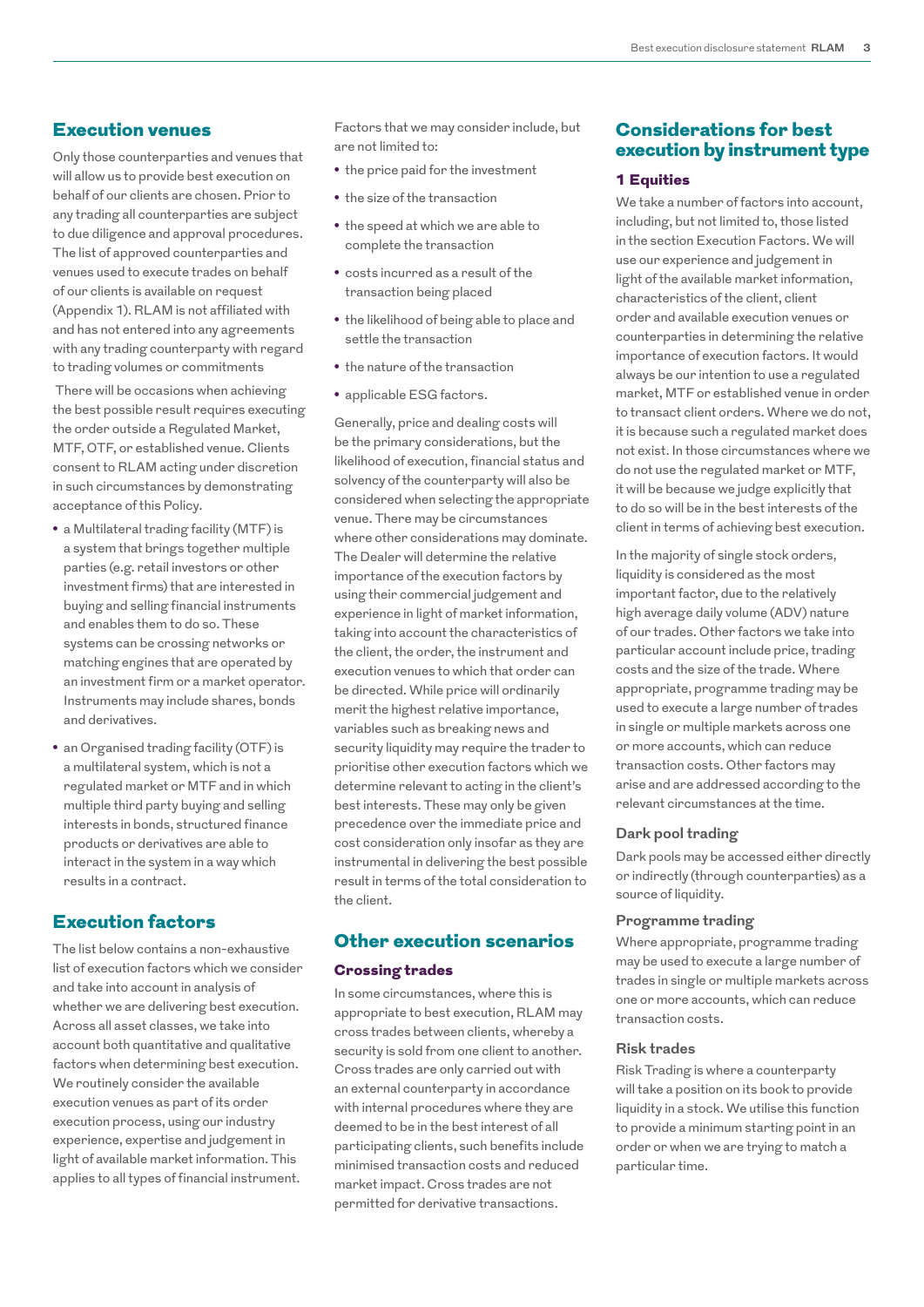#### <span id="page-3-0"></span>**Passive funds**

For the passive funds an important aim is For the passive funds an important aim is to meet the funds objectives as specified for example in the IMA or prospectus which may include an aim to track a benchmark. To fulfil this aim a number of strategies are available. Dealers have the option of working orders using experience and judgement to minimise market impact whilst aiming to achieve a price which will not unduly impact the tracking error of the fund.

#### **Initial public offering (IPO)**

An important source of liquidity in the equity market is the initial public offering of securities. The purchase of equities takes place either through a broker or market maker or from the lead manager in the issuing syndicate.

Therefore, there is often little or no choice to select a specific counterparty for such transactions. Prior to the purchase of an IPO, the Portfolio Manager will determine whether they wish to participate and are willing to buy the securities. They will determine the allocation required. The lead manager will then confirm the final allocation for the trade.

#### 2 Fixed income

In achieving best execution, we may transact through the following

different channels:

- **•** electronic trading platforms
- **•** direct dealing with counterparties
- **•** agency brokers (counterparties who do not take principal positions)

Trading strategy and approach is determined by the asset traded. Considerations include market liquidity and dealer axes (disclosed positions of counterparties). In general, we obtain a minimum of three quotes and rationale is provided where this is not the case. In some circumstances best execution may be achieved through acceptance of a bid/offer without soliciting wider price discovery, as this would have a detrimental impact on price and/or size. In this instance where we trade on a noncompetitive basis, market context and trade rationales are recorded.

#### **New issues**

An important source of liquidity in the fixed income market is the new issuance of securities. The purchase of bonds at new issue takes place from the lead manager in the issuing syndicate and in some occasions, through a broker. Therefore, there is often little or no choice to select a specific counterparty for such transactions. Prior to the purchase of a new issue, the Portfolio Manager will determine whether they wish to participate and are willing to buy the securities. They will then determine the allocation required for their funds. The lead manager will then confirm the final allocation for the trade.

#### 3 Derivatives (excluding foreign exchange)

RLAM trades in a range of derivatives including but not limited to equity, interest rate, fixed income, currency, property and commodity instruments. Derivative types transacted include but are not limited to futures, forwards, options, swaps and hybrid/exotic derivatives.

There is a separate RLAM Derivatives Policy which details all of our approved derivatives instruments, venues (markets) and counterparties.

In achieving best execution, we take into account the general factors listed previously, in addition to other relevant circumstances at the time. The most important factor is the total consideration, with adjustments made for the credit and counterparty risk. The price offered by the counterparty includes factors such as liquidity, speed, size and market impact. We use our judgment and experience in light of all other relevant market and client factors, to assess competing counterparties' price, credit risk and exposure.

Where a derivative transaction is paired with a non-derivative transaction as part of the same strategy, the non-derivative transaction shall also be considered for best execution under this Policy.

In general, we obtain a minimum of three quotes prior to all derivative transactions and rationale is provided where this is not the case.

Exceptions to the Policy specific to derivatives are (but are not limited to):

- **•** for transactions substantially larger than standard market sizetrading may occur on a single quote
- **•** some exchange traded futures and options do not operate on a 'request for quote' market. Generally, execution is offered at a 'best price' facility. For rolling futures contracts and block trades, for which prices are transparent on an exchange, only a single quote may be requested in order to avoid the risk of alerting the market
- **•** where futures are traded to hedge cash if a trade is deemed too large to execute at a single point in time, then it will be executed in stages. This will minimise market impact and achieve a price that will not unduly impact the fund's tracking error.

## 4 Foreign exchange (FX)

Generally electronic trading platforms are used to execute FX transactions. In exceptional circumstances we may execute transactions directly with a counterparty outside the electronic trading platform in order to obtain best execution.

We ensure that trades are executed using the best quote available from our approved counterparties. We transact only with approved counterparties, and within client restrictions on counterparties.

RLAM uses MTF's to execute most foreign exchange trades.

RLAM can delegate the transaction of foreign exchange to the funds custodian where appropriate.

For certain activities, we may enter into an agreement with the custodian to enable 'auto FX', where execution responsibility is outsourced, e.g. for converting foreign currency dividends into an elected currency. Such agreements are monitored continually so they remain appropriate to best execution.

#### 5 Securities financing transactions

For certain clients, transactions under repurchase agreements, reverse repurchase agreements and stock lending agreements are executed with funding counterparties and approved brokers.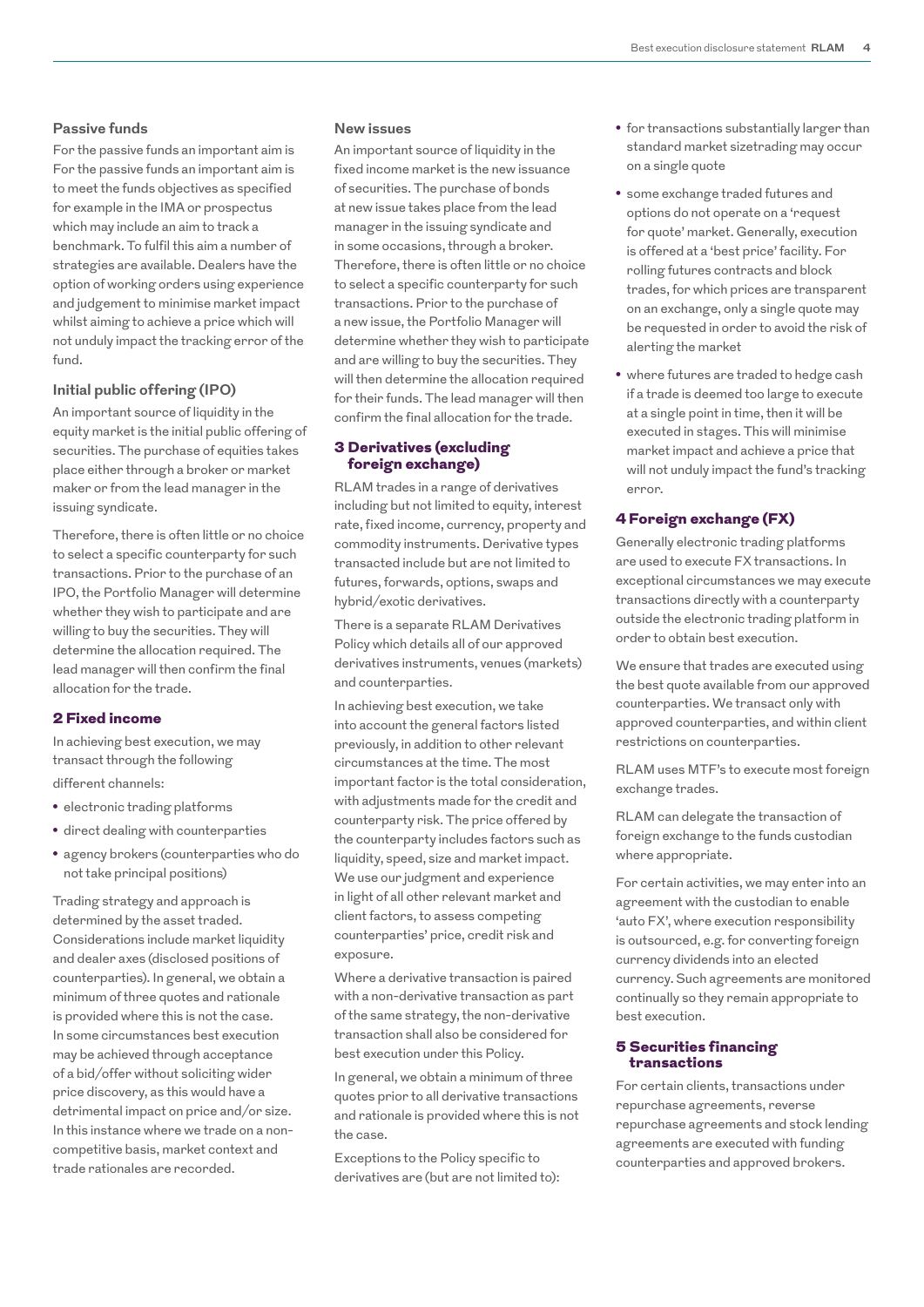<span id="page-4-0"></span>SFTs provide a source of liquidity and / or cash management subject to a commitment that the borrower will return equivalent securities on a future date. The terms of these transactions are defined bilaterally under legal documentation ahead of execution. Therefore the choice of execution venue for SFTs is more limited than other transactions given the dependency on agreement terms and specific demand for the financial instruments involved.

The key criteria in selecting a SFT counterparty will typically consider a range of factors including:

- **•** stability in financing profile;
- **•** transaction terms including interest rate and any applicable margin
- **•** or haircut;
- **•** size of transaction;
- **•** counterparty exposure;
- **•** credit rating.

RLAM will maintain a number of approved counterparties with limits assigned and conduct a qualitative assessment of order flow, treating SFTs as a distinct execution strategy given the specific nature of this type of transaction.

#### 6 Money markets

#### **Primary market transactions**

An important source of liquidity in the money markets is the new issuance of securities. The purchase of the new issue takes place from the primary issuer (direct relationship, money market broker, investment bank desk).

The primary issuer discloses rates at different maturities and makes these available in negotiable sizes. Based on the rates available, the Portfolio Manager will determine whether they wish to proceed.

They will then determine the allocation required for their funds and instigate the orders.

## **Secondary market transactions** Sales:

Money market instrument outright sales are put out to market with at least three counterparties. The Fund Manager will pick an initial sale price based on a number of factors (but not limited to):

- Prime offer curves

- Price valuation on the Mark to Market from the previous day

#### Buys:

Money market instruments are made available via money market brokers and investment bank desks. Due to the nature of the instruments, these are private placements and as a result all transactions are traded on a non-competitive basis. Where this is the case, rationale is recorded.

#### 7 Collective investment schemes (CIS)

When dealing in units or shares of a CIS (regulated or unregulated), we execute directly with the investment manager on terms negotiated at the commencement of the relationship.

# Overview of order allocation

Comparable orders are generally aggregated and then executed as a combined block. At the time of placing an order, a record of the intended split between individual clients or funds is detailed providing confirmation of the client's name and the respective nominal amount. Where a transaction has been completed and clients can be satisfied in full, the actual allocation will be in accordance with the intended allocation.

Where an aggregated order is not executed in full, we will usually allocate on a pro rata basis for all types of trades. In every instance that an allocation other than pro rata is used, we will take reasonable steps to ensure that any allocation is in the best interests of all clients concerned. Situations in which we may allocate on a basis other than pro rata include but are not limited to:

- **•** no allocation will be made in breach of any client agreement, or against any relevant clients' instructions.
- **•** where a new portfolio is being constructed consideration will be given to desired underlying stock and sector weightings when determining allocations.
- **•** where an allocation may be to the detriment of one of our clients.

The above applies for all asset classes and instruments except for OTC Derivatives

## Monitoring and oversight framework

We conduct a range of monitoring activities to ensure that best execution is being achieved on a consistent basis across all financial instruments in scope and their execution factors, in line with this policy. The dealing team is responsible for executing orders in accordance with this Policy. Our Compliance teams also perform monitoring.

Oversight is provided by the Best Execution Review Group (BERG) who meet at least 4 times a year.

#### Monitoring of the Policy

Our approach to dealing rules in relation to execution, allocation and aggregation of deals is regularly monitored to ensure that the interests of our clients are properly protected.

#### Review of the Policy

RLAM will keep this Policy under constant review and carry out a formal review at least annually.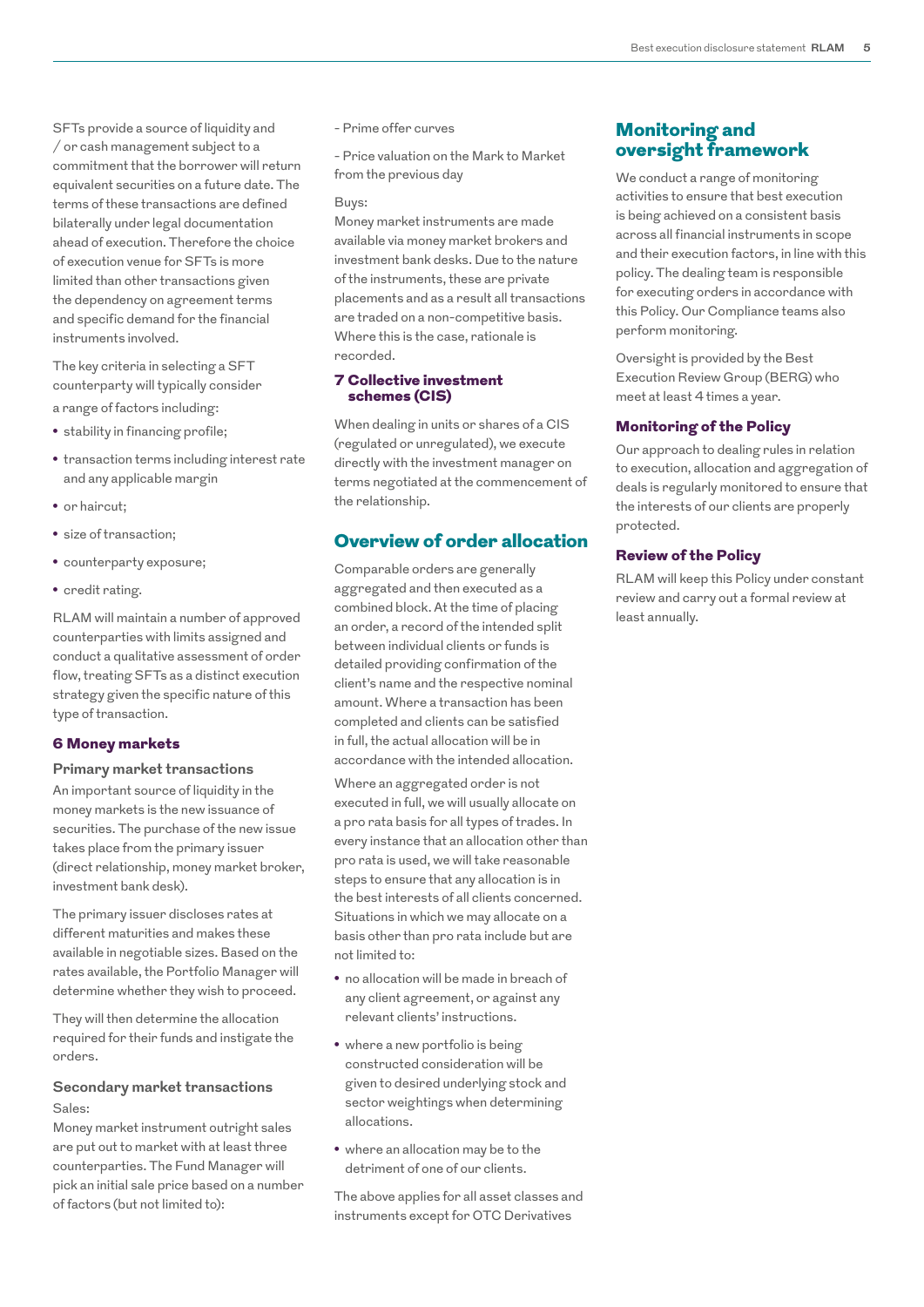# <span id="page-5-0"></span>Appendix

| <b>Fixed income</b><br>(bonds, cash<br>and loans) | Equity                   | Exchange traded<br>derivatives<br>(execution broker) | <b>OTC</b> derivatives | FX/FFX               | SFTs (Repo)             | Electronic<br>trading venues<br>(crossing networks) |
|---------------------------------------------------|--------------------------|------------------------------------------------------|------------------------|----------------------|-------------------------|-----------------------------------------------------|
| <b>ABG Sundal Collier</b>                         | <b>Atlantic Equities</b> | BAML                                                 | <b>Barclays</b>        | Barclays             | Bank of Nova Scotia     | Bloomberg                                           |
| <b>Arctic Securities</b>                          | <b>Barclays</b>          | <b>Barclays</b>                                      | <b>BNP Paribas</b>     | Citigroup            | <b>Barclays</b>         | FX Connect                                          |
| Banco Bilbao                                      | <b>BAML</b>              | Citigroup                                            | Citigroup              | <b>HSBC</b>          | <b>BNP</b> Paribas      | ICAP TrueQuote                                      |
| Barclays                                          | Berenberg                | Flow Traders                                         | <b>Credit Suisse</b>   | JP Morgan            | Citigroup               | Liquidnet                                           |
| BAML                                              | <b>BTIG</b>              | Goldman Sachs                                        | Deutsche Bank          | Royal Bank of Canada | <b>HSBC</b>             | MarketAxess                                         |
| <b>BGC Brokers</b>                                | Canaccord Genuity        | <b>HSBC</b>                                          | Goldman Sachs          | Standard Chartered   | JP Morgan               | Tradeweb                                            |
| <b>BNP</b> Paribas                                | Citigroup                | Jane Street Financial                                | <b>HSBC</b>            | State Street         | LCH                     |                                                     |
| <b>BNYM</b>                                       | Cowen                    | Nomura                                               | JP Morgan              |                      | Lloyds Bank             |                                                     |
| Canaccord Genuity                                 | Credit Suisse            | Optiver                                              | LCH                    |                      | Royal Bank of Canada    |                                                     |
| Citigroup                                         | Goldman Sachs            | Sucden Financial                                     | NatWest Markets        |                      | Santander               |                                                     |
| City & Continental                                | Goodbody                 | <b>UBS</b>                                           | Morgan Stanley         |                      | <b>Toronto Dominion</b> |                                                     |
| Credit Agricole                                   | <b>HSBC</b>              |                                                      | UBS                    |                      | <b>UBS</b>              |                                                     |
| Credit Suisse                                     | Investec                 |                                                      |                        |                      |                         |                                                     |
| Danske Bank                                       | Jefferies                |                                                      |                        |                      |                         |                                                     |
| Deutsche Bank                                     | JP Morgan                |                                                      |                        |                      |                         |                                                     |
| DNB Bank                                          | Kepler Cheuvreux         |                                                      |                        |                      |                         |                                                     |
| DZ Bank                                           | Liberum                  |                                                      |                        |                      |                         |                                                     |
| Goldman Sachs                                     | Liquidnet                |                                                      |                        |                      |                         |                                                     |
| Guy Butler                                        | Macquarie                |                                                      |                        |                      |                         |                                                     |
| <b>HSBC</b>                                       | Mizuho                   |                                                      |                        |                      |                         |                                                     |
| <b>ICAP</b> Securities                            | Morgan Stanley           |                                                      |                        |                      |                         |                                                     |
| Jane Street                                       | Singer Capital Markets   |                                                      |                        |                      |                         |                                                     |
| Jefferies                                         | Numis                    |                                                      |                        |                      |                         |                                                     |
| JP Morgan                                         | Panmure Gordon           |                                                      |                        |                      |                         |                                                     |
| <b>KBC</b> Bank                                   | Peel Hunt                |                                                      |                        |                      |                         |                                                     |
| King & Shaxson                                    | Redburn Europe           |                                                      |                        |                      |                         |                                                     |
| Landesbank (LHT)                                  | Royal Bank of Canada     |                                                      |                        |                      |                         |                                                     |
| Liquidnet                                         | Sanford C Bernstein      |                                                      |                        |                      |                         |                                                     |
| Lloyds Bank                                       | Shore Capital            |                                                      |                        |                      |                         |                                                     |
| MarketAxess                                       | Societe Generale         |                                                      |                        |                      |                         |                                                     |
| Millennium Europe                                 | Stifel Nicolaus          |                                                      |                        |                      |                         |                                                     |
| Mizuho                                            | <b>UBS</b>               |                                                      |                        |                      |                         |                                                     |
| Morgan Stanley                                    | Winterflood              |                                                      |                        |                      |                         |                                                     |
| <b>MUFG</b> Securities                            |                          |                                                      |                        |                      |                         |                                                     |
| Natixis                                           |                          |                                                      |                        |                      |                         |                                                     |
| NatWest Markets                                   |                          |                                                      |                        |                      |                         |                                                     |
| Nomura                                            |                          |                                                      |                        |                      |                         |                                                     |
| Nordea Bank                                       |                          |                                                      |                        |                      |                         |                                                     |
| Pareto                                            |                          |                                                      |                        |                      |                         |                                                     |
| Rabobank                                          |                          |                                                      |                        |                      |                         |                                                     |
| Royal Bank of Canada                              |                          |                                                      |                        |                      |                         |                                                     |
| RIA Capital Markets                               |                          |                                                      |                        |                      |                         |                                                     |
| Robert W Baird                                    |                          |                                                      |                        |                      |                         |                                                     |
| Santander                                         |                          |                                                      |                        |                      |                         |                                                     |
| Scotiabank                                        |                          |                                                      |                        |                      |                         |                                                     |
| Seaport Group                                     |                          |                                                      |                        |                      |                         |                                                     |
| <b>SEB</b>                                        |                          |                                                      |                        |                      |                         |                                                     |
| Societe Generale                                  |                          |                                                      |                        |                      |                         |                                                     |
| Standard Chartered                                |                          |                                                      |                        |                      |                         |                                                     |
| <b>Stifel Nicolaus</b>                            |                          |                                                      |                        |                      |                         |                                                     |
| <b>Toronto Dominion</b>                           |                          |                                                      |                        |                      |                         |                                                     |
| <b>TPICAP</b>                                     |                          |                                                      |                        |                      |                         |                                                     |
| Tradition                                         |                          |                                                      |                        |                      |                         |                                                     |
| <b>UBS</b>                                        |                          |                                                      |                        |                      |                         |                                                     |
| UniCredit Bank                                    |                          |                                                      |                        |                      |                         |                                                     |
| Wells Fargo                                       |                          |                                                      |                        |                      |                         |                                                     |
| Westpac                                           |                          |                                                      |                        |                      |                         |                                                     |
|                                                   |                          |                                                      |                        |                      |                         |                                                     |